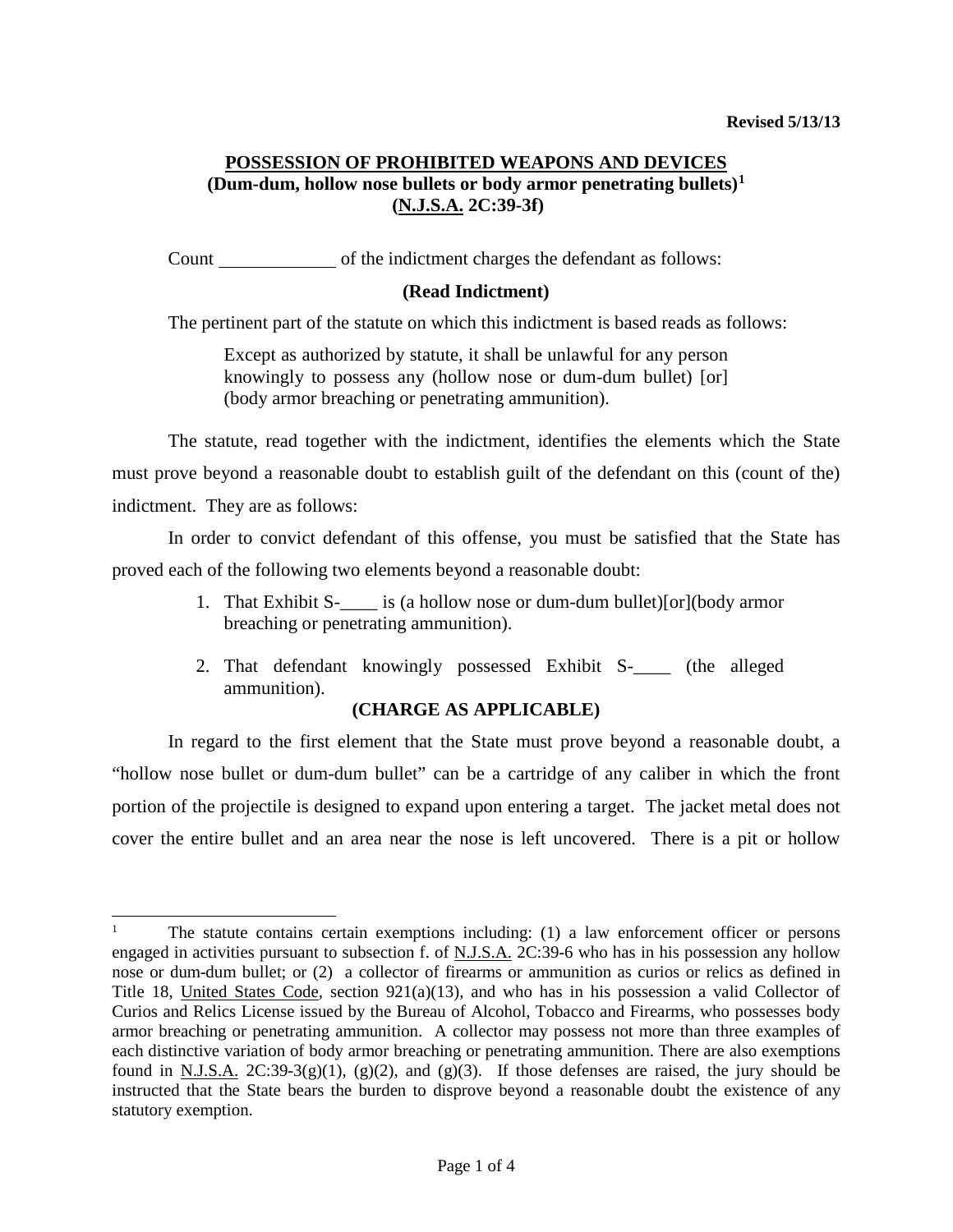#### **POSSESSION OF PROHIBITED WEAPONS AND DEVICES (Dum-dum, hollow nose bullets or body armor penetrating bullets) N.J.S.A. 2C:39-3f**

present in the front of the nose.<sup>[2](#page-1-0)</sup>

#### **[or]**

In regard to the first element that the State must prove beyond a reasonable doubt, body armor penetrating bullets means (a) ammunition primarily designed for use in a handgun, and (b) which is comprised of a bullet whose core or jacket, if the jacket is thicker than .025 of an inch, is made of tungsten carbide, or hard bronze, or other material which is harder than a rating of 72 or greater on the Rockwell B. Hardness Scale, and (c) is therefore capable of breaching or penetrating body armor. Body armor is bullet-resistant material intended to provide ballistic and trauma protection.[3](#page-1-1)

### **(RESUME MAIN CHARGE)**

The second element that the State must prove beyond a reasonable doubt is that the defendant knowingly possessed S\_\_\_\_\_\_\_\_\_\_\_\_\_\_\_\_\_\_ in evidence.<sup>[4](#page-1-2)</sup> The word "possess" as used in criminal statutes signifies a knowing, intentional control of a designated thing, accompanied by a knowledge of its character.

A person acts knowingly with respect to the nature of his/her conduct or the attendant circumstances if he/she is aware that the conduct is of that nature or that such circumstances exist or the person is aware of a high probability of their existence. A person acts knowingly with respect to a result of the conduct if he/she is aware that it is practically certain that the conduct will cause a result. "Knowing," "with knowledge," or equivalent terms have the same meaning.

Knowledge is a condition of the mind. It cannot be seen. It can only be determined by inference from defendant's conduct, words or acts. A state of mind is rarely susceptible of direct proof but must ordinarily be inferred from the facts. Therefore, it is not necessary that the State produce witnesses to testify that an accused said that he/she had a certain state of mind when he/she did a particular thing. It is within your power to find that such proof has been furnished

<span id="page-1-0"></span>People v. Lanham, 230 Cal. App. 3d 1396, 1399, 282 Cal. Rptr. 62 (Cal. Ct. of Appeal 1991) for expert testimony on the definition of hollow nose bullets.  $\overline{2}$ 

<span id="page-1-1"></span><sup>3</sup> N.J.S.A. 2C:39-13.

<span id="page-1-2"></span><sup>4</sup> If in a motor vehicle, see N.J.S.A. 2C:39-2. Use "inference" instead of "presumption". State v. Ingram, 98 N.J. 489 (1985); State v. Bolton, 230 N.J. Super. 476, 480 (App. Div. 1989). Comment 2 N.J.R.E. 301 and 303.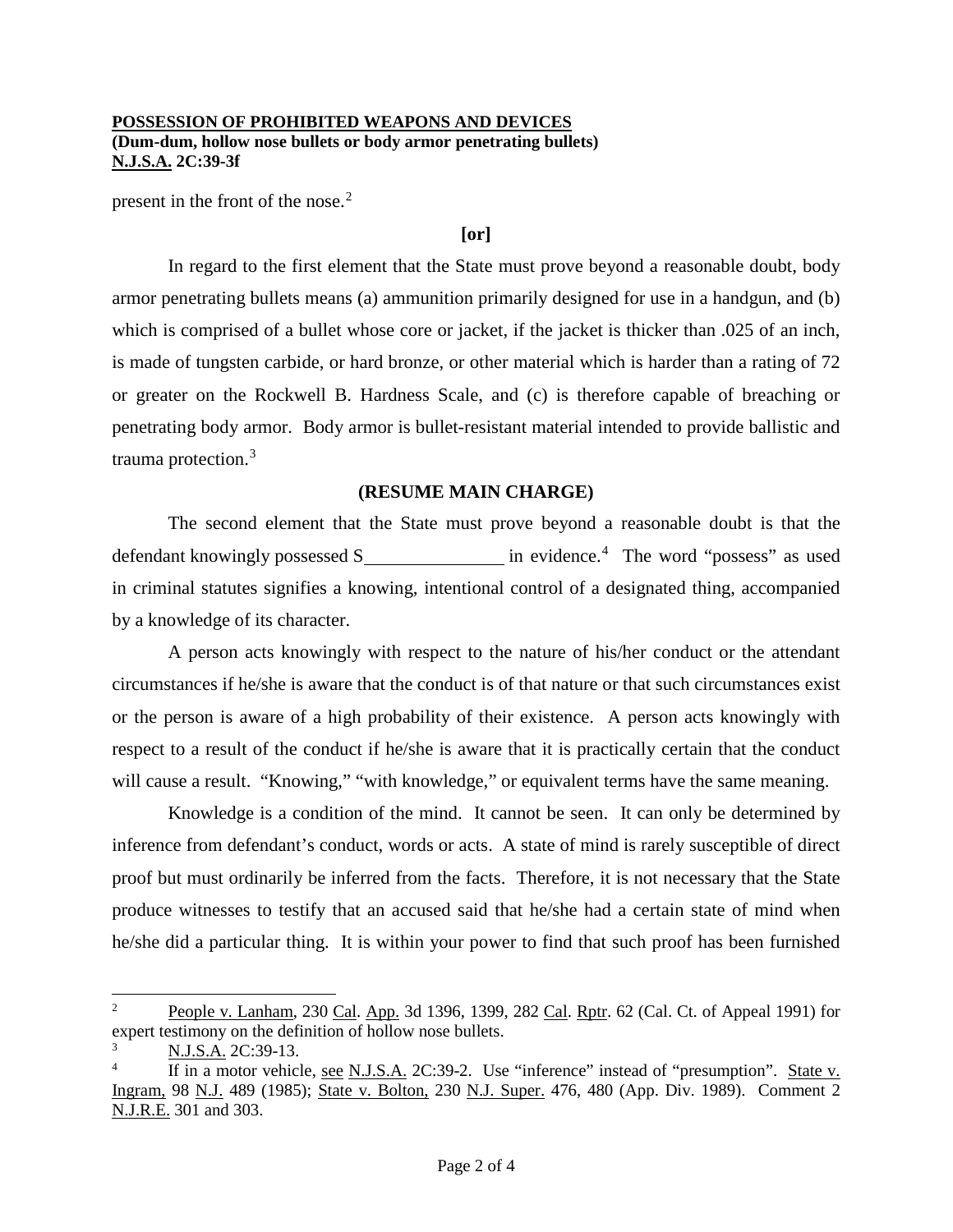#### **POSSESSION OF PROHIBITED WEAPONS AND DEVICES (Dum-dum, hollow nose bullets or body armor penetrating bullets) N.J.S.A. 2C:39-3f**

beyond a reasonable doubt by inference which may arise from the nature of his/her acts and conduct and from all he/she said and did at the particular time and place and from all surrounding circumstances established by the evidence.

Thus, [defendant] must know or be aware that he/she possessed the item, here the items alleged to be ammunition. The State [is] not required to prove that, at the time that he/she knowingly possessed the ammunition, defendant also knew that it was *(*hollow nose or dum-dum bullet(s))[or](body armor breaching or penetrating ammunition).<sup>[5](#page-2-0)</sup>

Defendant's possession cannot merely be a passing control that is fleeting or uncertain in its nature. In other words, to "possess" within the meaning of the law, the defendant must knowingly procure or receive the item possessed or be aware of his/her control thereof for a sufficient period of time to have been able to relinquish his/her control if he/she chose to do so.

When we speak of possession, we mean a conscious, knowing possession. The law recognizes two kinds of possession: actual possession and constructive possession.

A person is in actual possession of a particular article or thing when he/she knows what it is: that is, he/she has knowledge of its character and knowingly has it on his/her person at a given time. A person who, with knowledge of its character, knowingly has direct physical control over a thing, at a given time, is in actual possession of it.

Constructive possession means possession in which the person does not physically have the property, but he/she is aware of the presence of the property and is able to and has the intention to exercise control over it.

A person who, although not in actual possession, has knowledge of its character, knowingly has both the power and the intention at a given time to exercise control over a thing, either directly or through another person or persons, is then in constructive possession of it.

The law recognizes that possession may be sole or joint. If one person alone has actual or constructive possession of a thing, possession is sole. If two or more persons share actual or constructive possession of a thing, possession is joint; that is, if they knowingly share control over the article.

<span id="page-2-0"></span>If the State has proven each element of this crime beyond a reasonable doubt, then you